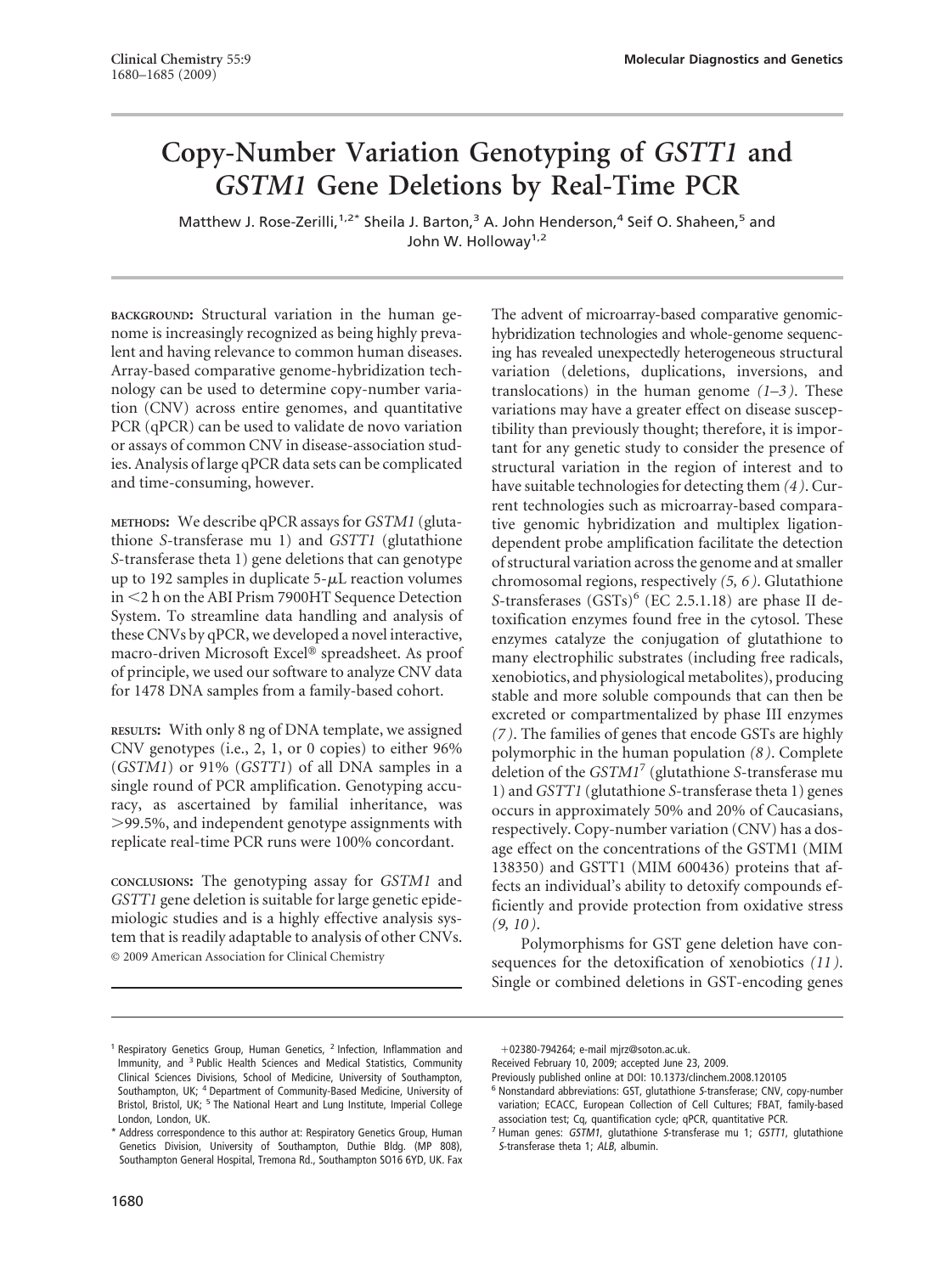increase the susceptibility to lung cancer in smokers *(12 )* and in nonsmokers exposed to household environmental tobacco smoke *(13 )*. There is also an increased risk of cardiovascular disease in smokers who have a GST deficiency *(14 )*. Polymorphisms for GSTencoding gene deletions and environmental tobacco smoke contribute to the development of childhood asthma *(15 )* and may make asthmatic children more susceptible to the deleterious effects of ozone *(16 )*.

Gross deletions in*GSTT1* and*GSTM1* genes are created by separate equal or unequal recombination events involving crossing-over between 2 highly homologous repeat regions that flank each gene *(9*, *10 )*. These separate recombination events produce deletion-junction regions of up to several kilobases that have very high homology (>98%) to the flanking repeat regions. This phenomenon severely restricts the design of unique primer sequences for use in standard PCR methods to identify the presence of a deletion. Sprenger et al. described a multiplex PCR method that uses unique priming sites in the *GSTT1* deletion junction *(9 )*. This method appears to have limited suitability for use in large genetics studies because 2 steps, PCR amplification followed by agarose gel electrophoresis, are required to visualize the 1.46-kb deletion junction and the 466-bp gene-specific PCR products. Furthermore, unbiased coamplification of products of different sizes can be problematic, especially when the quality of the DNA is variable, because the product with the higher PCR efficiency may be preferentially amplified *(17 )*.

Brasch-Andersen et al. showed that it is possible to use the increased sensitivity of real-time PCR assays to provide dosage data for the *GSTT1* and *GSTM1* genes *(18 )*. This method can distinguish between individuals with 2, 1, or 0 copies of a gene. Because *GSTT1* or *GSTM1* CNV correlates with altered enzyme activity *(9, 19 )*, analysis in a dose-dependent manner would best describe any association with disease outcome.

We developed new real-time PCR assays that use minor groove–binding hydrolysis probe technology on the 384-well ABI Prism 7900HT Sequence Detection System (Applied Biosystems) for higher sample throughput, and we used a novel interactive macro-driven Microsoft Excel<sup>®</sup> spreadsheet for analyzing the CNV data.

## **Materials and Methods**

## **QUANTITATIVE PCR DESIGN AND VALIDATION**

We used Primer Express v2.0 software (Applied Biosystems) to design novel minor groove– binding hydrolysis probe assays for target genes *GSTT1* and *GSTM1* and for reference gene *ALB* (albumin). We subsequently conducted a BLAST search (http://www.blast. ncbi.nlm.nih.gov) to evaluate the specificity of these assays. We performed PCR reactions with asymmetric concentrations of primers  $(0.3-0.9 \mu \text{mol/L})$  and probe titrations (200 –50 nmol/L) to lower the detection limit and to increase the cost-effectiveness of the assays, respectively. Triplicate wells of simplex (*GSTT1*,*GSTM1*, or *ALB*) and multiplex (i.e., *GSTT1* plus *ALB* or *GSTM1* plus *ALB*) reactions containing a series of 2-fold dilutions of pooled DNA samples (20 –0.156 ng/ reaction) from the European Collection of Cell Cultures (ECACC) were used to determine the PCR efficiencies of each assay. We performed a melting-curve analysis of the PCR to assess the specificity of the primers. Each  $10$ - $\mu$ L reaction with SYBR Green I contained  $5 \text{ mmol/L MgCl}_2$ , 0.2 mmol/L of each deoxynucleoside triphosphate, 30 g/L SYBR Green I (dissolved in DMSO), 0.25 U of GoldStar *Taq* DNA polymerase (Eurogentec), 10 ng of pooled control DNA template, and primers to the final concentrations detailed in Table 1 of the Data Supplement that accompanies the online version of this article at http://www.clinchem.org/ content/vol55/issue9. To evaluate genotyping accuracy, we used replicate sample wells and conducted transmission disequilibrium tests with family-based association test (FBAT) v1.4 *(20 )* as an inheritance check for the family-based cohort.

#### **DNA TEMPLATES**

ECACC Human Random Control DNA samples (HRC-1) (http://www.hpacultures.org.uk/collections/ ecacc.jsp) were used to optimize reaction conditions, to determine the stability of reaction plate storage, and to validate subsequent experiments as positive controls. Details of the ECACC HRC-1 DNA samples used as controls are described in the user manual for CNV analysis in the online Data Supplement. We conducted *GSTT1* and *GSTM1* CNV experiments with 1478 DNA samples previously collected for an asthma study of sibling pairs from 341 affected Caucasian families in the UK *(21 )*. Samples were obtained with informed consent after ethics approval from the Southampton and South West Hampshire Local Research Ethics Committee and the Portsmouth and South East Hampshire Local Research Ethics Committee.

#### **PROTOCOL**

We transferred 2  $\mu$ L of 1-ng/ $\mu$ L genomic DNA in duplicate to a 384-well plate. Each plate also contained 3 positive controls and a minimum of 4 negative controls (water). Before adding the reaction mixture, we dried the DNA for 10 min at 80 °C on a PCR thermal cycler.

We used 5  $\mu$ L for each multiplex assay, and each well contained the following: 2.5  $\mu$ L of 2 $\times$  Precision-R MasterMix (PrimerDesign), which contained 5 mmol/L  $MgCl<sub>2</sub>$ , 200  $\mu$ mol/L of each deoxynucleoside triphosphate, 0.025 U/ $\mu$ L *Taq* polymerase, and 6-carboxy-Xrhodamine reference dye; the necessary volume of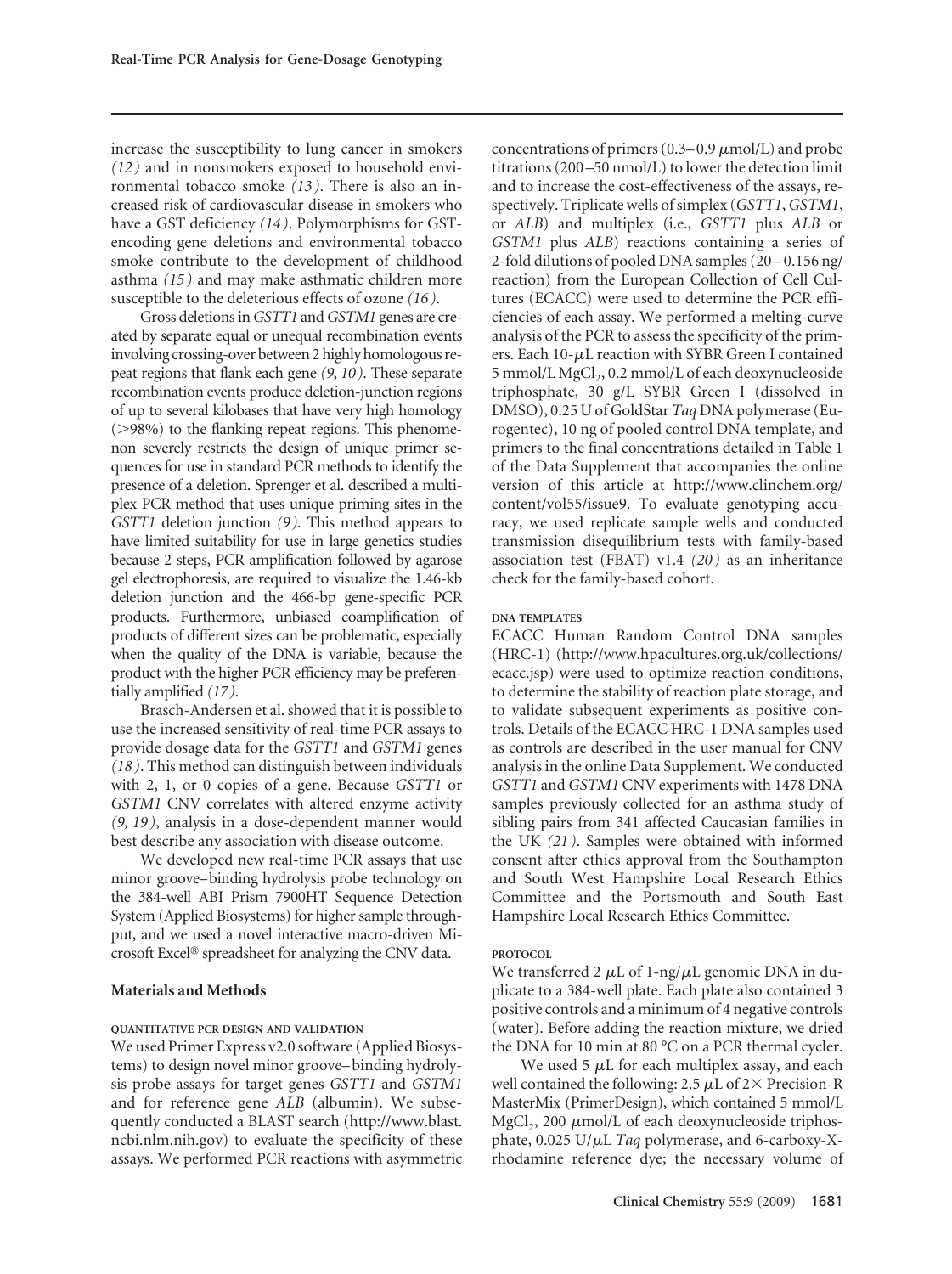

Ref, reference; NTCs, no-template controls.

primer/probe mix; and PCR-grade water to volume. Table 1 in the online Data Supplement lists primer and probe sequences and reagent concentrations in the reactions. All PCR reaction mixes were prepared in bulk with 10% extra volume for pipetting and were transferred to the 384-well plate with an electronic multichannel pipettor. Primer/probe mixes were also prepared in advance to reduce the interassay imprecision attributable to setting up each PCR reaction mix.

The plates were heat-sealed (Thermo-Sealer; ABgene) to stop any evaporation from occurring during the DNA-rehydration step (30 min at 4 °C protected from light, with periodic mixing) and during thermal cycling. PCR amplification and collection of real-time fluorescence data were performed on the ABI Prism 7900HT Sequence Detection System. The thermal profile consisted of incubation at 95 °C for 10 min followed by 40 cycles of 95 °C for 15 s and 60 °C for 60 s

without 9600-emulated temperature ramping. Fluorescence data were collected during the 60 °C annealing/extension cycles, and quantification cycle (Cq) values were calculated with the automatic Cq-analysis settings on an absolute quantification run (SDS Plate Utility v2.1; Applied Biosystems).

## **CNV ANALYSIS SPREADSHEET**

We designed a macro-based Microsoft Excel spreadsheet to analyze real-time PCR data for gene dosage (Fig. 1). The results (Cq values) and files of clipped data (normalized fluorescence values from the reporter dyes at the end of each extension phase) generated by the SDS v2.1 software for each plate run can be imported into the spreadsheet. Each duplicate data point is visualized in a ranked  $xy$  scatter graph ( $\Delta Cq$  value vs samples ranked by increasing  $\Delta Cq$ ). The  $\Delta Cq$  value  $(\Delta Cq = Cq_{\text{target}} - Cq_{\text{reference}})$  for each duplicate can be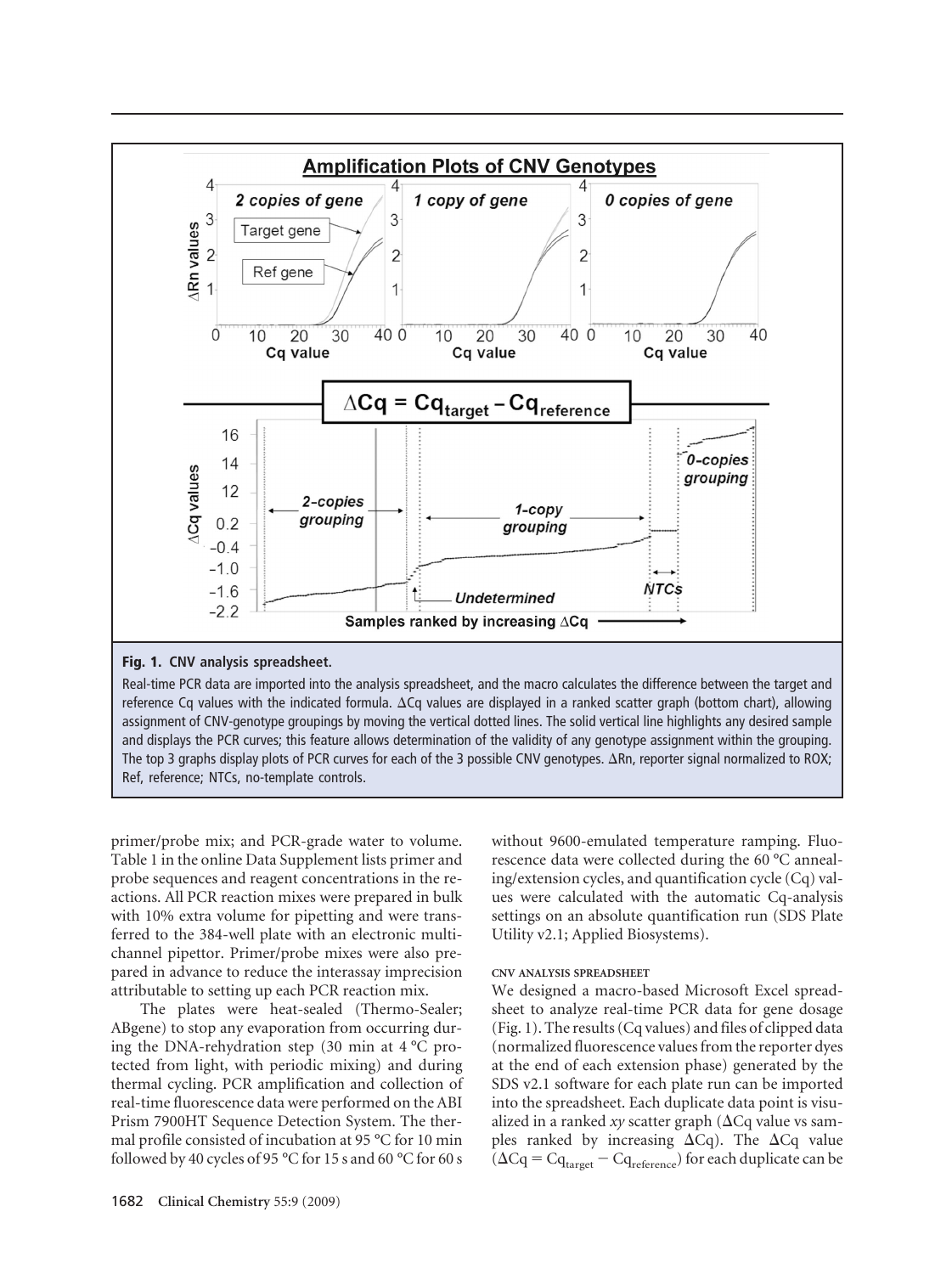compared directly with the plots of real-time amplification curves generated by each grouping of sample wells. The interactive sliding windows allow semiautomated assignment of genotype groups and outliers on the basis of the grouping of  $\Delta Cq$  values on the ranked *xy* scatter graph. Importantly, interrogation of the plots of real-time amplification curves permits rapid determination of the validity of any genotype call and allows manual correction. The spreadsheet automatically calculates CNV and frequencies of a gene present or absent, deviation from the Hardy–Weinberg equilibrium, and several QC parameters (i.e., mean  $\Delta$ Cq value and SD of each CNV group). The interactive and colorcoded 384- and 96-well arrays of the plate layout generated by the macro also allows postanalysis visualization of the well position for any genotype call, water control, or reaction failure. This utility allows monitoring for any problematic samples or experimental controls. It also identifies any possible effects of the plate edges on data quality. Finally, the macro exports all analyzed data to a new sheet in the spreadsheet in a database-compatible format (Microsoft Access®). The CNV-analysis spreadsheet is available in the online Data Supplement.

## **CALCULATIONS OF THE HARDY–WEINBERG EQUILIBRIUM**

These calculations were performed on the parental genotypes with the online version of the Definetti program (http://ihg.gsf.de/cgi-bin/hw/hwa1.pl). A Pearson  $\chi^2$  *P* value < 0.05 was considered to indicate significant deviation of the genotype frequency from the Hardy–Weinberg equilibrium.

#### **Results**

#### **ASSAY OPTIMIZATION**

The detection limits of the quantitative PCR (qPCR) assays were substantially improved with the use of asymmetric concentrations of primers (see Table 1 in the online Data Supplement). These conditions reduced Cq values by up to 1.38 Cq. Titrations of the probe concentration revealed that a final probe concentration of 150 nmol/L for each assay could be used without decreasing the signal strength (lower signalto-noise ratio) or the detection limit (increase in Cq value). An analysis of the SYBR Green I melting curve revealed single melting peaks for all assays (see Fig. 1 in the online Data Supplement).

Under multiplex conditions and the optimized asymmetric primer concentrations and probe concentrations described above, the calibration curves (see Fig. 2 in the online Data Supplement) demonstrated that the multiplex amplification reactions were linear over the entire range of DNA template concentrations  $(20 - 0.156 \text{ ng})$ ; all values for PCR reaction efficiency

| Table 1. $\Delta$ Cq values for GST CNV genotypes. <sup>a</sup>                   |                        |               |                     |                          |                                                                                                                    |  |  |  |  |  |
|-----------------------------------------------------------------------------------|------------------------|---------------|---------------------|--------------------------|--------------------------------------------------------------------------------------------------------------------|--|--|--|--|--|
| Gene                                                                              | <b>CNV</b><br>genotype | Samples,<br>n | Mean<br>$\Delta$ Cq | $\Delta$ Cq<br><b>SD</b> | Mean<br>difference:<br>$\Delta \textsf{Cq}_{\mathbf{2} \text{ copies}}$<br>$\Delta \mathsf{Cq}_{\mathsf{1\ copy}}$ |  |  |  |  |  |
| GSTM1                                                                             | $\mathcal{P}$          | 5             | $-1.25$ 0.09        |                          | 1.03                                                                                                               |  |  |  |  |  |
|                                                                                   |                        | 64            | $-0.22$             | 0.16                     |                                                                                                                    |  |  |  |  |  |
|                                                                                   | $\Omega$               | 112           | 12.90               | 1.14                     |                                                                                                                    |  |  |  |  |  |
| GSTT1                                                                             | $\mathfrak z$          | 54            | $-1.67$             | 0.15                     | 1.06                                                                                                               |  |  |  |  |  |
|                                                                                   | 1                      | 90            | 0.61                | 0.18                     |                                                                                                                    |  |  |  |  |  |
|                                                                                   | 0                      | 30            | 15.66               | 0.49                     |                                                                                                                    |  |  |  |  |  |
| <sup>a</sup> Mean $\Delta$ Cq values for each genotype group for 176 DNA samples. |                        |               |                     |                          |                                                                                                                    |  |  |  |  |  |

 $(E = 10^{1/s}$ , where *s* is the slope of the calibration curve) were between 1.95 and 1.99, values close to the theoretical maximum value (i.e.,  $E = 2.0$ , in which 1 Cq is equivalent to a doubling of the PCR product with each PCR cycle). The interassay variation in PCR efficiency was  $\leq$ 1% in both multiplex reactions ( $E_{GSTMI}$  and  $E_{ALB}$ , 0.65%;  $E_{GSTTI}$  and  $E_{ALB}$ , 0.01%), confirming that both PCR products in the multiplex were amplifying at nearly the same rate.

The SD for the mean  $\Delta Cq$  ( $\Delta Cq = Cq_{target}$  – Cq<sub>reference</sub>) determined at each DNA dilution along the calibration curve was used to estimate the experimental variation in the  $\Delta Cq$  value used to determine the copy number for the gene of interest. Over the range of DNA dilutions (20-0.156 ng), the mean (SD)  $\Delta Cq$  was  $-0.72$  (0.1) for the *GSTM1* assay and  $-0.54$  (0.08) for the *GSTT1* assay.

The initial genotyping results for the 2 genes obtained for 176 DNA samples (Table 1) demonstrated that the sensitivity of the qPCR assay was sufficient so that  $\Delta$ Cq values could be used to distinguish a change in gene copy number. The mean difference in  $\Delta Cq$  between samples assigned a 2-copies or 1-copy genotype was 1.03 for *GSTM1* and 1.06 for*GSTT1*. These values were very close to the theoretical 1 Cq value for a doubling in concentration (i.e., 1 extra copy of the gene). In practice, this value varied slightly between plate runs (0.85–1.20), although this variation did not affect genotyping accuracy because the data from each plate were analyzed independently in the analysis spreadsheet.

#### **GENOTYPING RESULTS**

Genotyping accuracies for the *GSTM1* (99.9%) and *GSTT1* (99.5%) assays were determined by dividing the number for non-Mendelian inheritances detected with the FBAT program by the number of child genotypes  $(n = 770$  for *GSTM1*;  $n = 735$  for *GSTT1*). All of the results indicating non-Mendelian inheritance  $(n = 1)$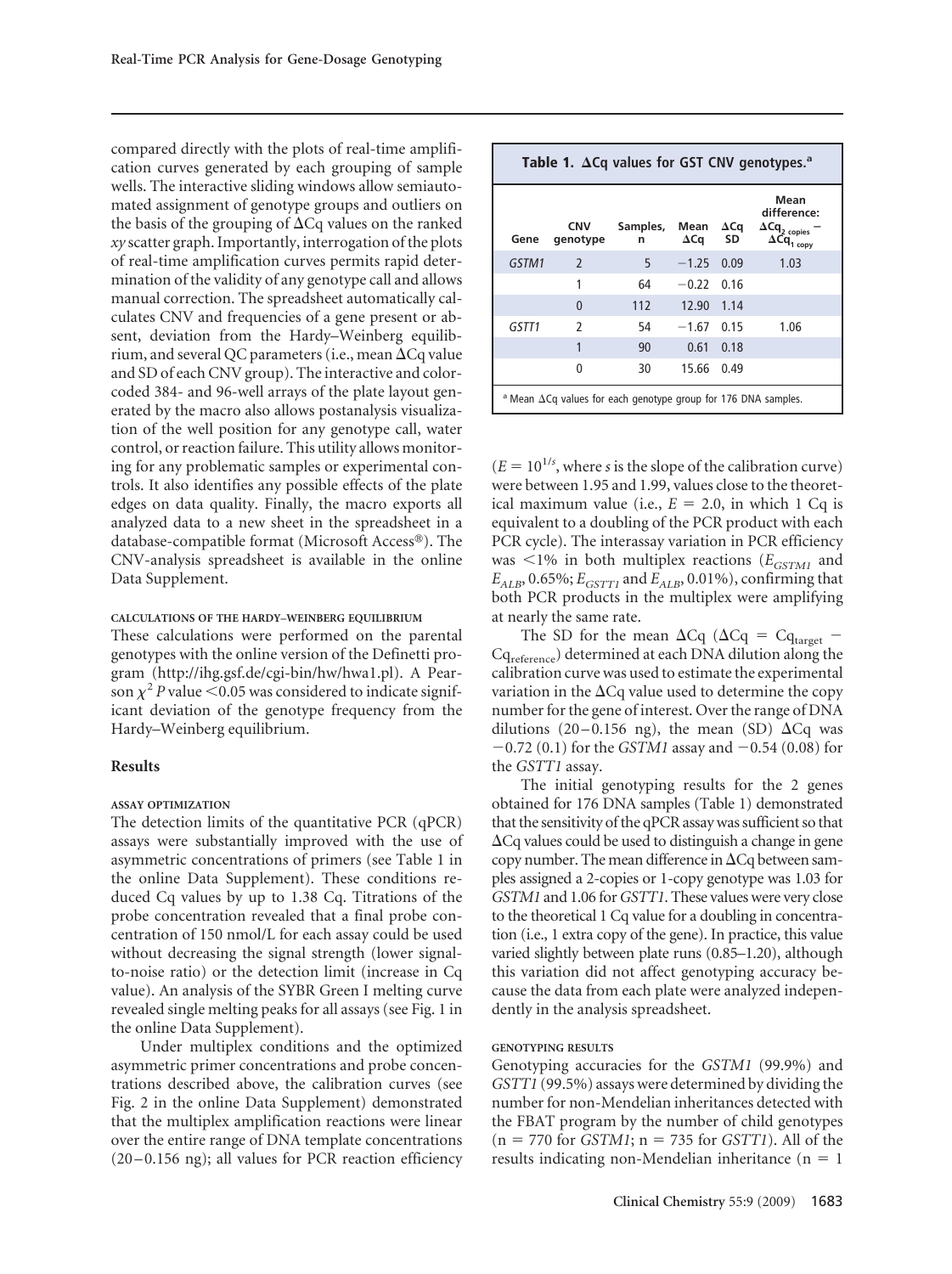| Table 2. Genotype frequencies. <sup>a</sup>                                                                                                                                                                                                                                                                   |       |                         |                      |          |                 |  |  |  |  |  |
|---------------------------------------------------------------------------------------------------------------------------------------------------------------------------------------------------------------------------------------------------------------------------------------------------------------|-------|-------------------------|----------------------|----------|-----------------|--|--|--|--|--|
|                                                                                                                                                                                                                                                                                                               |       |                         | CNV frequency, n (%) |          |                 |  |  |  |  |  |
| Group                                                                                                                                                                                                                                                                                                         | Gene  | $\mathfrak z$<br>Copies | Copy                 | Copies   | <b>HWE</b><br>P |  |  |  |  |  |
| Entire cohort                                                                                                                                                                                                                                                                                                 | GSTT1 | 415(31)                 | 690 (51)             | 247 (18) | <b>NA</b>       |  |  |  |  |  |
|                                                                                                                                                                                                                                                                                                               | GSTM1 | 98 (7)                  | 534 (38)             | 786 (55) | NА              |  |  |  |  |  |
| Parents only                                                                                                                                                                                                                                                                                                  | GSTT1 | 193 (31)                | 321 (52)             | 103(17)  | 0.117           |  |  |  |  |  |
|                                                                                                                                                                                                                                                                                                               | GSTM1 | 42(6)                   | 250 (39)             | 356 (55) | 0.831           |  |  |  |  |  |
| <sup>a</sup> Calculations of the Hardy–Weinberg equilibrium (HWE) were not per-<br>formed on the full family cohort because the individuals are related; the<br>parents' frequencies were analyzed separately as a surrogate of that of the<br>general population and found to be in HWE. NA, not applicable. |       |                         |                      |          |                 |  |  |  |  |  |

for *GSTM1*;  $n = 4$  for *GSTT1*) were due to child "2 copies" genotype calls when the parental genotype combination permitted only 0- or 1-copy offspring. To test the interassay reproducibility of genotype assignments, we re-genotyped 92 DNA samples for both CNVs in a separate qPCR run; comparison of the 2 independent genotype calls demonstrated 100% concordance. Table 2 shows the full cohort and parent genotype frequencies for both gene CNVs and a lack of statistical significance in Pearson tests for deviation from the Hardy–Weinberg equilibrium. The rates for undetermined CNV calls (i.e., 2, 1, and 0 copies) were 4% for *GSTM1* and 9% for *GSTT1*, and 2% and 3%, respectively, for the gene absent/present call.

## **ASSAY PLATE STABILITY**

Testing performed at the 24-h, 48-h, and 72-h time points with the ECACC HRC-1 DNA panel showed that sealed reaction plates could be stored protected from light at room temperature for 24 h before the real-time PCR run without any degradation in data quality (data not shown).

## **Discussion**

This new methodology enhances the study of gene CNV in the large sample sizes required in geneticassociation studies. This study is not the first application of real-time PCR to assay *GSTM1* and *GSTT1* CNV; several other protocols have been described in the literature *(18, 22 )*. These methods are not effective, however, for processing the large sample sizes required in genetic-association studies, because the low sample density on reaction plates caused by the use of triplicate wells and larger reaction volumes (10  $\mu$ L) result in a high genotyping cost per sample. With our method, 96 samples can be genotyped for 2 CNVs in duplicate wells on a single reaction plate (or 192 samples for 1 CNV) in 2 hours with a proportional 66% savings in the costs

for  $2\times$  Precision-R MasterMix (5  $\mu$ L vs 15  $\mu$ L), primers, and probe. The small amount of DNA template used in the assay conserves DNA template (4 ng DNA per CNV). Diluting the template also dilutes any potential PCR inhibitors present in the sample, and drying the template reduces sample cross-contamination. We determined 2 ng DNA to be optimum in our genotyping experiments because this quantity falls in the central part of the range of calibrator dilutions where Cq values have a direct relationship to the log of the DNA template concentration, thus providing accurate quantification. Minor groove– binding hydrolysis probes were used because they permitted smaller reaction volumes than required with standard hydrolysis probes without compromising the assay's detection limit or reproducibility *(23 )*. The calibration curves demonstrate that the multiplex PCR reactions are highly efficient ( $E \ge 1.95$ ) and amplify at nearly the same rate with a large dynamic range. The calibration curves cover a DNA template concentration range of 7 "orders of magnitude" (i.e.,  $2^0$ - $2^{-7}$ : 20 - 0.156 ng DNA per PCR reaction).

The combination of assay optimization and use of a novel analysis spreadsheet enabled these assays to report 97%–98% of the individuals in our family cohorts with gene present/absent genotype calls and 91%–96% of the individuals with full CNV genotypes (i.e., 0, 1, or 2 copies) with high accuracy ( $\geq$ 99.5%, as determined by evaluating inheritance in the family cohort). Success rates for calling full CNV genotypes approached those routinely achieved by standard technologies for calling genotypes for single-nucleotide polymorphisms  $(\geq 95\%)$  (24). A subsequent round of genotyping for the unassigned samples (between 6% and 9% for *GSTM1* and *GSTT1*) increases the genotyping success rate to the rates achieved with the genotyping technologies used for single-nucleotide polymorphisms while still obtaining a greater proportional savings in costs compared with previously described GST CNV protocols *(18, 22 )*. The detection of a small number of non-Mendelian inheritances in our cohort of families may reflect a possible limitation of the manual sliding-window method to determine the end of the 2-copies  $\Delta Cq$  grouping and the start of the single-copy grouping (i.e., 1-copy individuals could be erroneously assigned to the 2-copies group). The start and end of the 2 groupings of genotypes on the ranked *xy* scatter graph are usually distinct, however, and barring any outlying data points (outliers can easily be distinguished by examining the quality of the data for real-time PCR plots for the well grouping), the FBAT-determined inheritance results could simply reflect the true genotyping error of the technique (i.e., sporadic contamination not detected by the negative controls and chance results). In support of this hypothesis, the genotypes of re-genotyped samples were 100% concordant,